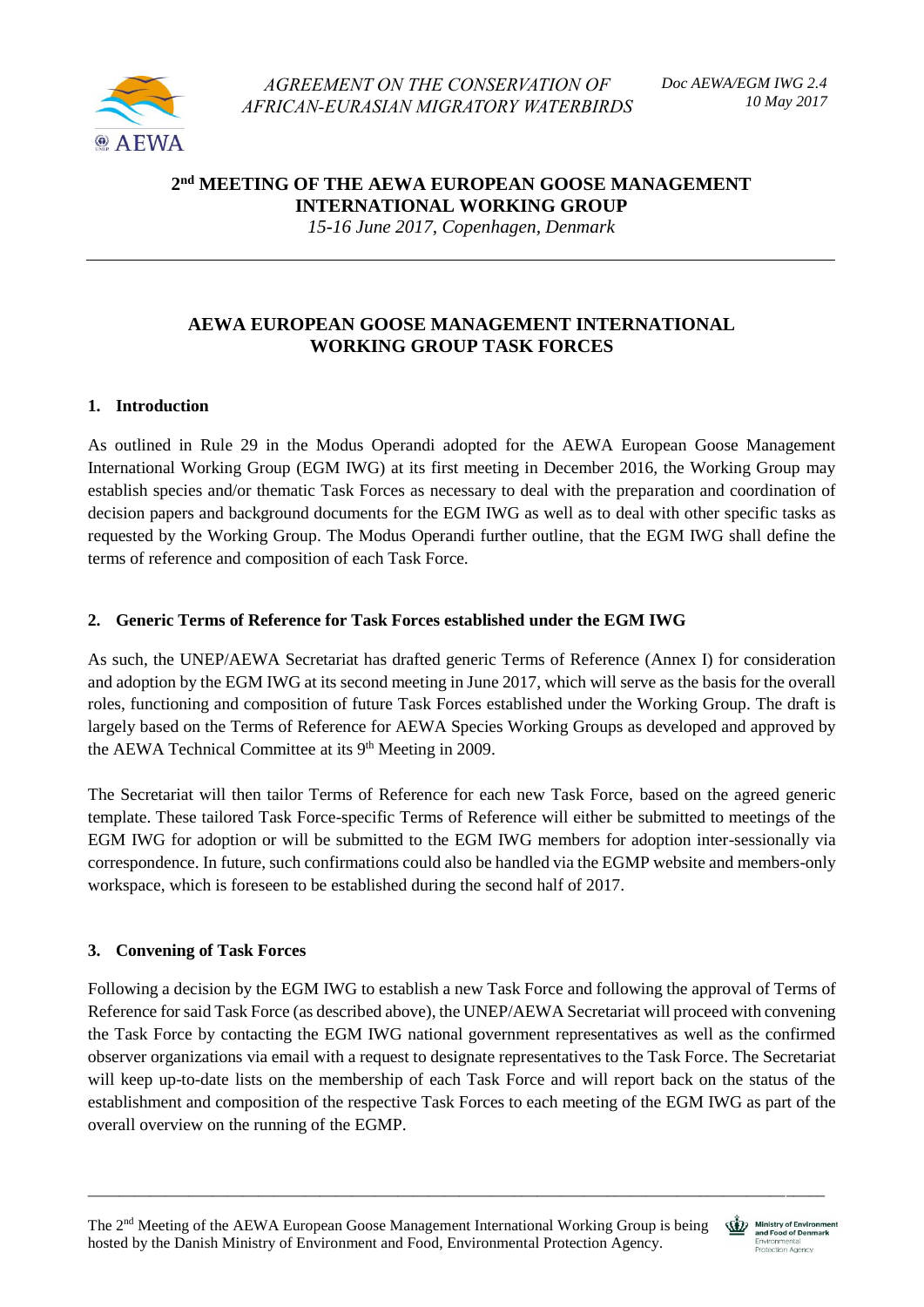The Secretariat will also attempt to identify a volunteer Coordinator for each Task Force, who will act as the main driver of the work and as the liaison between the Task Force and the Secretariat as well as the EGMP Data Centre and will also assume chairing functions for the Task Force, as necessary.

## **4. Task Force membership and expected input**

Considering the restrictions on the size of national delegations to meetings of the EGM IWG, as outlined in the Modus Operandi and, as further clarified in the Guidance on the Composition of National Delegations prepared by the Secretariat (EGM IWG Doc. 2.3), as well as the agreed limit of one representative per observer organisation, membership to the various EGM IWG Task Forces is suggested to be less restricted. Range States and observer organisations are encouraged to engage a wider array of appropriate national experts and specialists as well as national stakeholders in addition to the members of national delegations and the representatives of the permanent observer organizations already involved closely in the EGM IWG.

The nomination of Task Force members will, however, remain at the discretion of the designated government representatives to the EGM IWG as well as at the discretion of the management of the admitted permanent observer organisations. In addition, Task Force Coordinators may, in collaboration with the Secretariat and the Data Centre, involve additional experts and/or organizations in the work of the Task Force, if necessary. Should this extend to inviting additional national experts/organizations from an EGMP Range State, the Secretariat will secure approval from the respective designated government representative prior to the invitation being issued.

The workload of the various Task Forces will vary, depending on the extent of the tasks and deadlines set by the EGM IWG. At the minimum Task Force members will be expected to comment on and contribute to any documents etc. that are being drafted and circulated within the Task Force, including participating in skype calls or other web-based meetings.

The best-case scenario would be if countries and observer organizations could designate experts/organizations to the Task Forces who would have the capacity to participate actively and to take on some of the necessary drafting and other tasks, as part of their regular work. It would help to share the workload amongst countries and would also keep costs down, if the suggested experts could devote some of their working time to completing tasks under the EGMP and the EGM IWG.

Although the EGM IWG will adopt general Terms of Reference to guide the work of each Task Force, it is expected that the Task Forces will plan their own work led by the identified Coordinator and also decide how they want to organise themselves in terms of delivering the outputs requested by the EGM IWG. In this respect, the Secretariat and the EGMP Data Centre will support the work of the Task Forces and will be also involved in the planning of their work.

Although there are currently no funds allocated under the EGMP structure and budget for the Task Forces, the Task Forces will be encouraged to meet annually directly before the meetings of the EGM IWG. Task Force Coordinators and members will also be free to arrange face-to-face meetings if opportunities present themselves, for example in the margins of other meetings or conferences.

Reporting on the overall functioning of the Task Forces to meetings of the EGM IWG will be coordinated by the Secretariat, as mentioned above under point 3. For this, reports on activities and the submission of outputs will be collected by each Task Force Coordinator and provided to the Secretariat.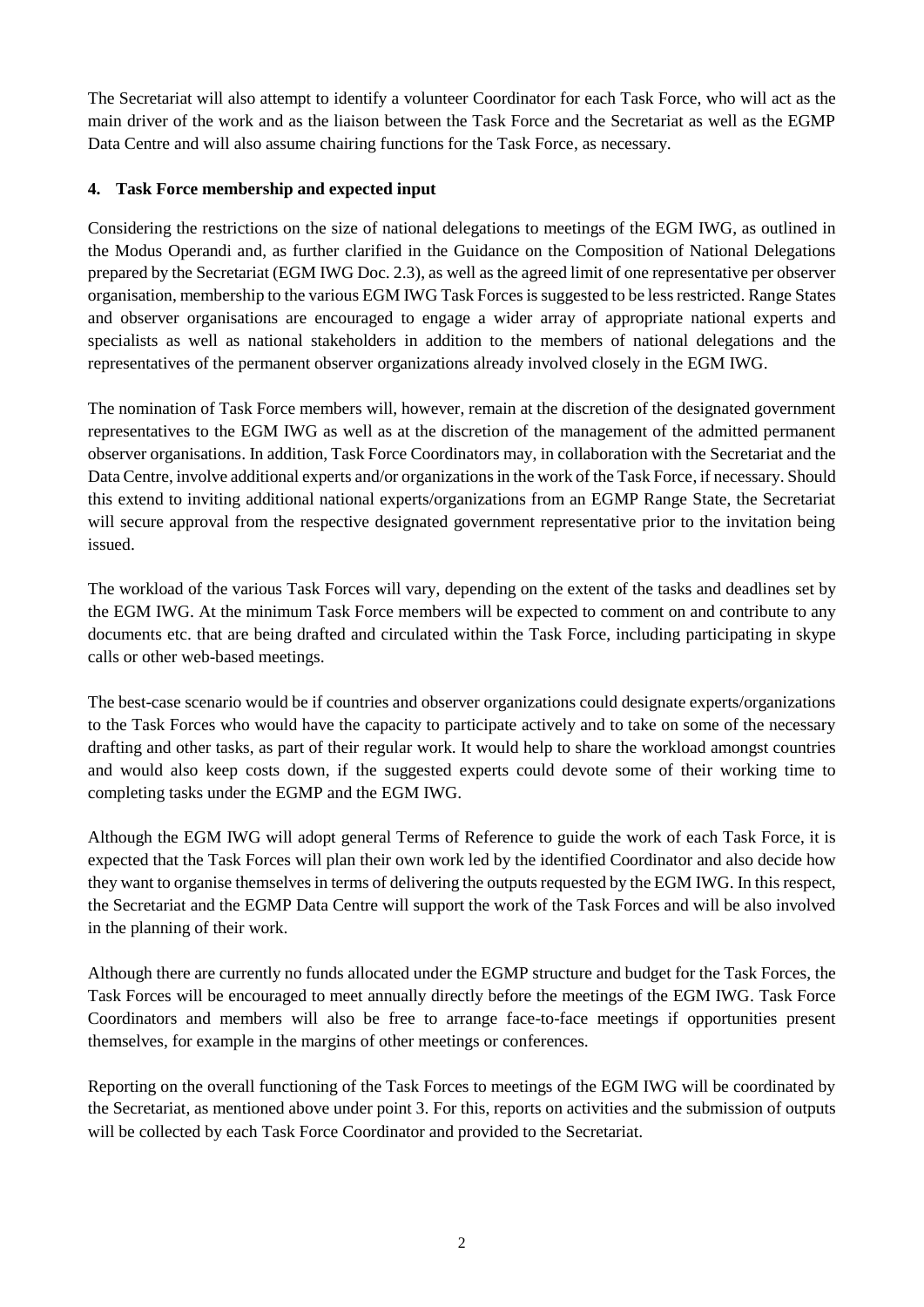### **5. Convened Task Forces and Task Forces recommended to be established**

### *5.1.AEWA EGM IWG Agriculture Task Force*

At its first meeting in December 2016, the EGM IWG decided to establish a Task Force to develop an international framework for dealing with agricultural conflicts caused by geese. The EGM IWG Agriculture Task Force was subsequently convened by the UNEP/AEWA Secretariat in January 2017, and currently consists of designated representatives from six EGMP Range States.

The Secretariat has drafted Terms of Reference for the Agriculture Task Force (Annex II) based on the proposed generic template, which the EGM IWG is invited to review and adopt at its second meeting in June 2017.

## *5.2.Establishment of additional Task Forces*

With the establishment of the European Goose Management Platform (EGMP) and the EGM IWG as its intergovernmental coordinating and decision-making body, separate AEWA International Species Working Groups will no longer be convened by the Secretariat to guide and coordinate the individual implementation of the International Species Action and Management Plans included in the remit of the EGMP.

There will, however, still be need for coordinated cooperation amongst Range States to ensure delivery of all the objectives and results in each Action and Management Plan – in particular, those not related to possible adaptive harvest management. In addition, there will be a need to provide species-specific input to the EGMP Data Centre in the inter-sessional periods between meetings of the EGM IWG, and such species-specific Task Forces would be expected to support the provision of information required.

As such, the following species-specific Task Forces are recommended to be established at present:

- Pink-footed Goose *(Anser brachyrhynchus)*;
- Taiga Bean Goose *(Anser f. fabalis)*.

## **Action Requested from the EGM IWG**

The EGM IWG is requested to:

- review and adopt the generic Terms of Reference for Task Forces to be established under the Working Group (Annex I);
- review and adopt the specific Terms of Reference for the AEWA EGM IWG Agriculture Task Force, considering potential changes made to the draft generic Terms of Reference before their final adoption (Annex II);
- decide on the establishment of species-specific Task Forces for the Pink-footed and the Taiga Bean Goose.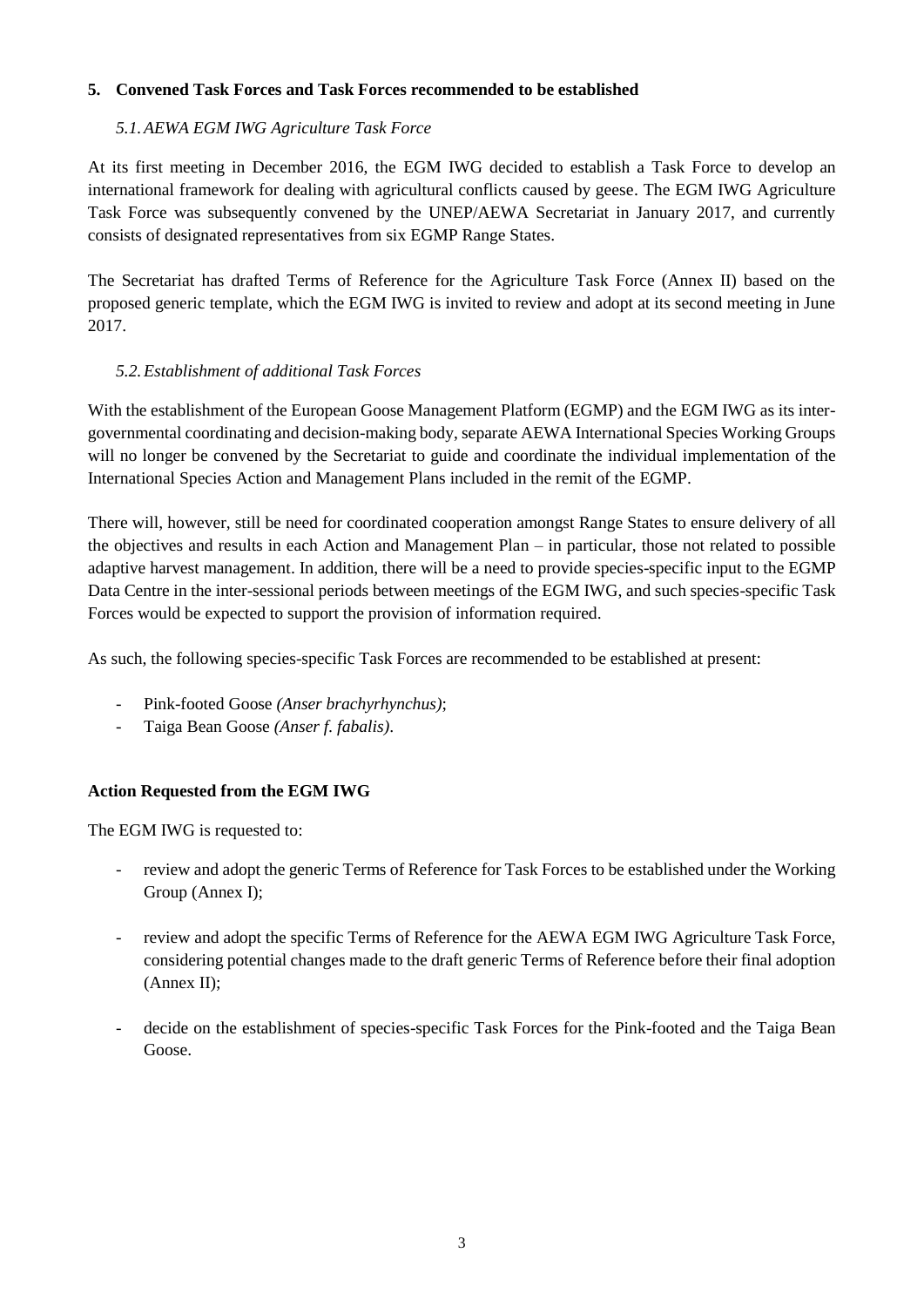# **Annex I - AEWA EGM IWG Task Forces**

# **DRAFT Generic Terms of Reference**

## **Role**

## The role of the EGM IWG Task Force is to:

- 1) Assist the EGM IWG in coordinating and catalysing the implementation of [*species Task Force: Action/Management Plan / thematic Task Force: thematic activities]* under the EGMP;
- 2) Assist the EGM IWG in stimulating and supporting Range States in the implementation of [*species Task Force: Action/Management Plan / thematic Task Force: thematic activities]*; and
- 3) monitor and report on the implementation of these activities to the EGM IWG via the UNEP/AEWA Secretariat and the National Reports to the EGM IWG, as appropriate.

#### **Tasks** The EGM IWG Task Force will:

## *[Species Task Force:*

- *support the EGM IWG by suggesting implementation priorities;*
- *assist the EGM IWG in coordinating international implementation;*
- *assist with the regular and thorough monitoring of the species populations in cooperation with the EGMP Data Centre;*
- *stimulate and support scientific research in the species necessary for conservation and management;*
- *facilitate internal and external communication and exchange of scientific, technical, legal and other required information;*
- *lead on updating the international ISSAP/ISSMP as required;*
- *assist in other ways as requested by the EGM IWG.*

*Thematic Task Force: list tasks as defined by the EGM IWG]*

## **Membership**

The EGM IWG Task Force will be open to (1) designated representatives of governmental bodies of all *[species Task Force: key Range States / thematic Task Force: EGMP Range States]*, (2) representatives of national expert and stakeholder organisations as designated by the state authorities from all *[species Task Force: key Range States / thematic Task Force: EGMP Range States]*, (3) representatives of admitted observer organisations, and (4) other experts as required.

The Coordinator of the EGM IWG Task Force may invite and admit international expert and stakeholder organisations as well as individual experts to the Task Force via the UNEP/AEWA Secretariat and in consultation with the relevant Range States, as necessary.

To ensure coordination with the activities carried out by the EGMP Data Centre, the Data Centre will be represented by a staff member in each of the Task Forces.

### **Officers**

A voluntary Coordinator, ideally from one of the major Range States or organizations/institutes with expertise on the subject matter of the Task Force, will be identified by the UNEP/AEWA Secretariat to oversee the operations of the Task Force in close cooperation with the Secretariat and the EGMP Data Centre.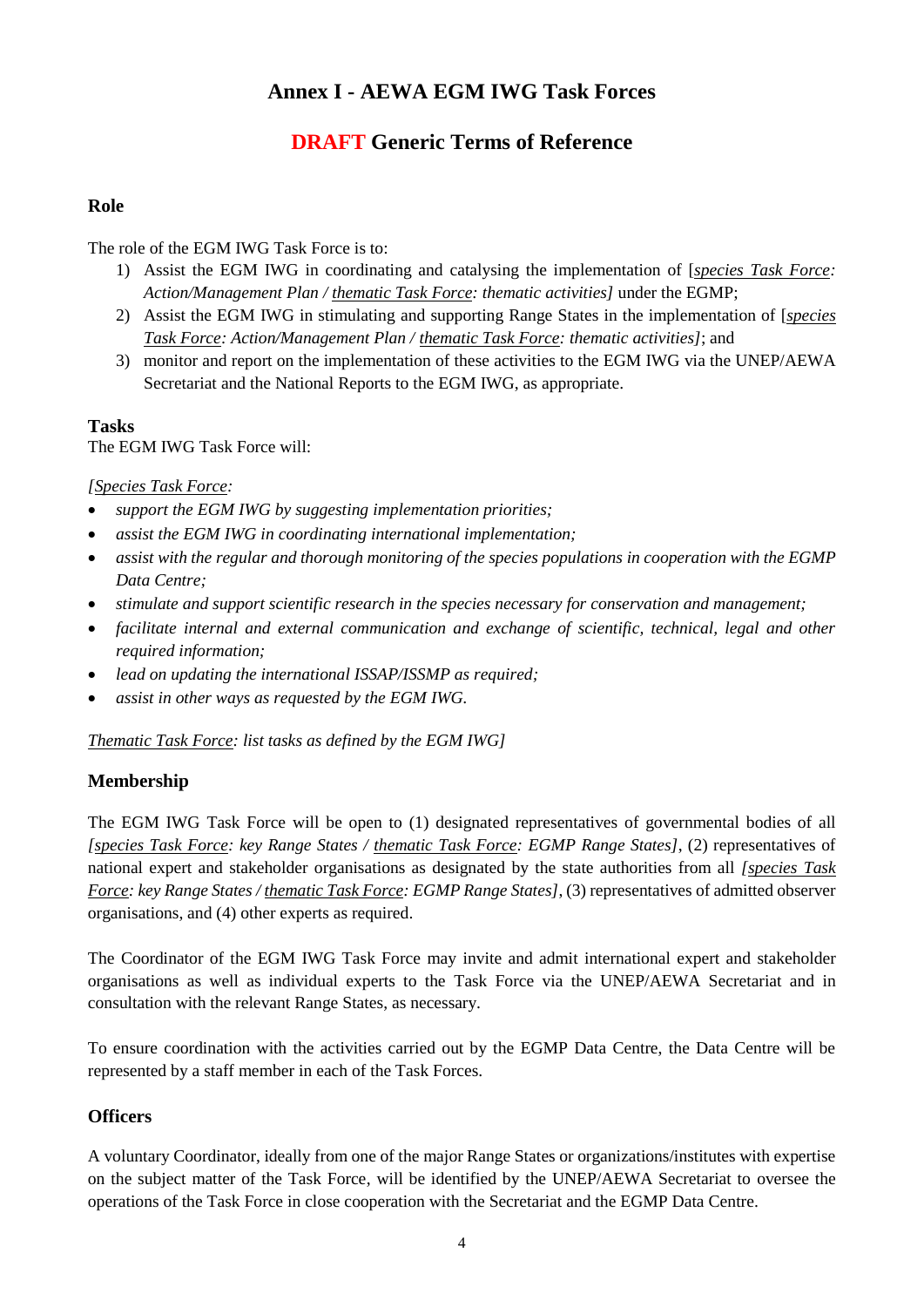## **Communication**

The Task Force will mainly conduct its work electronically via the EGM IWG website and intranet as well as via email, Skype and other online communication platforms, as appropriate.

#### **Meetings**

No specific funds are allocated under the EGMP for the EGM IWG Task Forces. However, Task Forces are encouraged to have annual face-to-face meetings directly before the meetings of the EGM IWG. In addition, Task Force Coordinators and members are also encouraged to arrange face-to-face meetings if opportunities present themselves, for example in the margins of other international meetings or conferences.

### **Reporting**

A brief report on the general progress of the Task Force (convening, membership, activities etc.) will be presented by the Coordinator via the UNEP/AEWA Secretariat to each meeting of the EGM IWG. This will include the presentation of any specific Task Force outputs, as requested by the EGM IWG.

Overall National Reports will be prepared by each EGMP Range State according to a format and reporting schedule agreed by the EGM IWG. Task Force members are requested to contribute to these National Reports regarding the implementation of activities relevant to the Task Force, as appropriate.

#### **Financing**

No specific funds are allocated under the EGMP for the Task Forces. The operations of the Task Forces, including that of the voluntary Coordinator, are therefore to be financed primarily by its members and observers such as through in-kind support in form of personnel time or separate funding. Neither the UNEP/AEWA Secretariat nor the EGMP Data Centre can commit regular financial support and may only provide such if possible.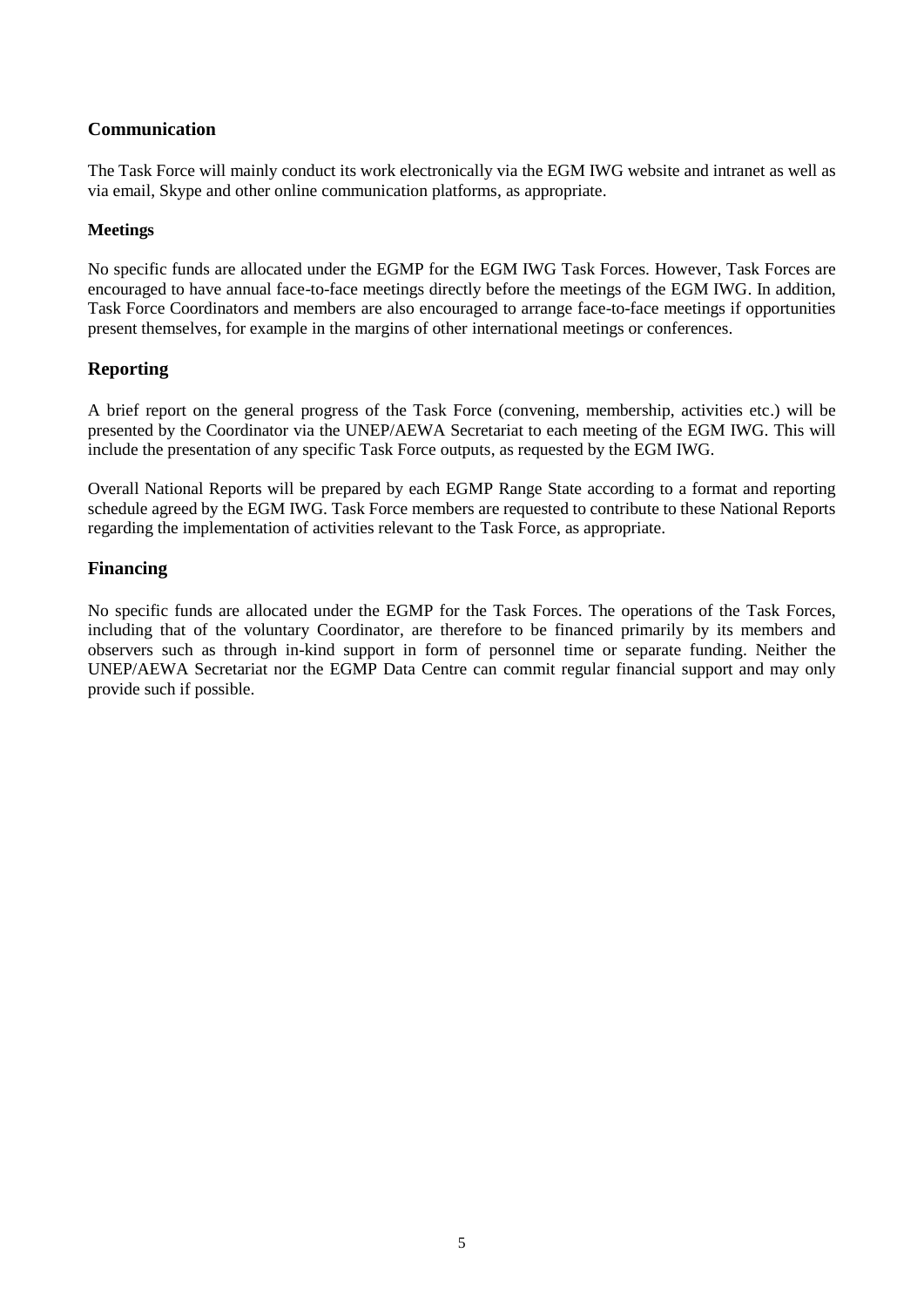# **Annex II - AEWA EGM IWG Agriculture Task Force**

# **DRAFT Terms of Reference<sup>1</sup>**

## **Role**

The role of the EGM IWG Agriculture Task Force is to:

- 1) Assist the EGM IWG in coordinating and catalysing the implementation of activities related to goose management and agriculture under the EGMP;
- 2) Assist the EGM IWG in stimulating and supporting Range States in the implementation of activities related to goose management and agriculture; and
- 3) monitor and report on the implementation of these activities to the EGM IWG via the UNEP/AEWA Secretariat and the National Reports to the EGM IWG, as appropriate.

## **Tasks**

The EGM IWG Agriculture Task Force will:

- develop and support the implementation of an international interdisciplinary cooperation framework for dealing with agricultural conflicts caused by geese;
- assist in other ways as requested by the EGM IWG.

## **Membership**

The EGM IWG Agriculture Task Force will be open to (1) designated representatives of governmental bodies of all EGMP Range States, (2) representatives of national expert and stakeholder organisations as designated by the state authorities from all EGMP Range States, (3) representatives of admitted observer organisations, and (4) other experts as required.

The Coordinator of the EGM IWG Agriculture Task Force may invite and admit international expert and stakeholder organisations as well as individual experts to the Task Force via the UNEP/AEWA Secretariat and in consultation with the relevant Range States, as necessary.

To ensure coordination with the activities carried out by the EGMP Data Centre, the Data Centre will be represented by a staff member in the EGM IWG Agriculture Task Force.

### **Officers**

<u>.</u>

A voluntary Coordinator, ideally from one of the major Range States or organizations/institutes with expertise on the subject matter of the EGM IWG Agriculture Task Force, will be identified by the UNEP/AEWA Secretariat to oversee the operations of the Task Force in close cooperation with the Secretariat and the EGMP Data Centre.

<sup>&</sup>lt;sup>1</sup> To be amended as necessary, following also potential changes to the Generic Terms of Reference for AEWA EGM IWG Task Forces in Annex I to be adopted at the 2nd Meeting of the AEWA EGM IWG in June 2017.